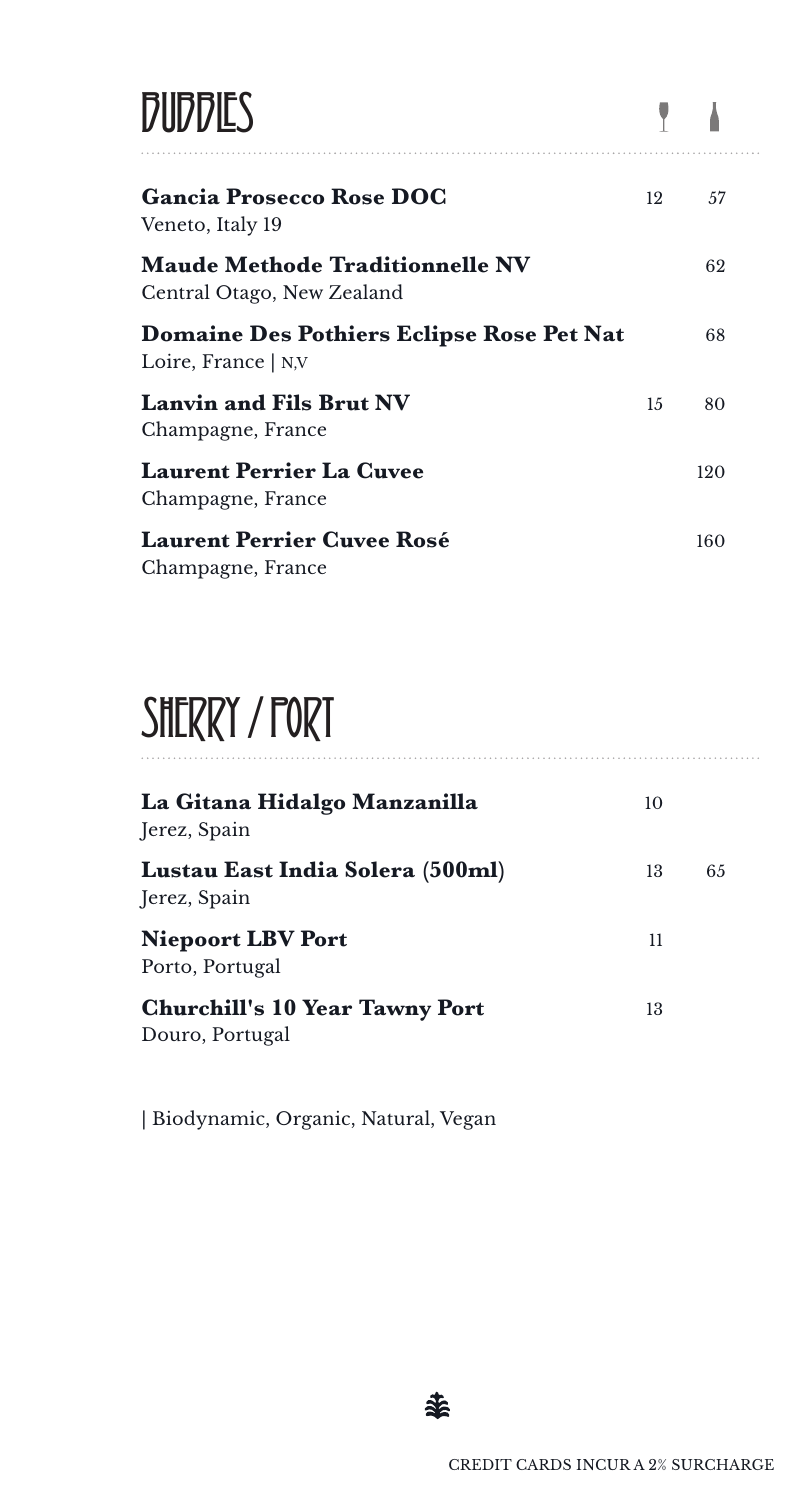#### VINO DIANCO

| VINO D'IANTO                                                        |      |    |    |
|---------------------------------------------------------------------|------|----|----|
| Johner Estate Sauvignon Blanc<br>Wairarapa 20   v                   | 12   | 57 |    |
| Dog Point Sauvignon Blanc<br>Marlborough 21   O,V                   | 13   | 62 |    |
| Aurum Dry Riesling<br>Central Otago 19   O,N,V                      | 12   | 57 |    |
| <b>Mountford Liaison Riesling</b><br>Waipara 13                     |      | 60 |    |
| Pazo Cilleiro Albarino<br>Rias Baixas, Spain 20                     | 11.5 | 55 |    |
| <b>Clearview Estate White Caps Chardonnay</b><br>Hawkes Bay 20      | 13   | 62 |    |
| <b>Bogel Chardonnay</b><br>Clarksberg, USA 19   V                   |      | 65 |    |
| Neudorf Tiritiri Chardonnay<br>Nelson 19   V                        | 14   | 67 |    |
| Louis Jadot Macon Villages Chardonnay<br>Burgundy, France 20   V    | 14   | 67 |    |
| Joseph Drouhin Pouilly-Fuisse<br>Burgundy, France 20   V            |      | 94 | 25 |
| Mahi Pinot Gris<br>Marlborough 21                                   | 12.5 | 60 |    |
| <b>Seresin Pinot Gris</b><br>Marlborough 21   O,V                   |      | 65 |    |
| Nanny Goat Cross Breed (skin contact)<br>Central Otago 19   N,V     |      | 65 |    |
| Domaine Schlumberger Pinot Blanc<br>Alsace, France 19               |      | 60 |    |
| <b>Dry River Lovat Gewurztraminer</b><br>Martinborough $20$   B,O,V |      | 72 |    |
| Marc Bredif Vouvray<br>Loire, France 19                             |      | 67 | 15 |

#### **Wine of the moment, please ask your server**

| Biodynamic, Organic, Natural, Vegan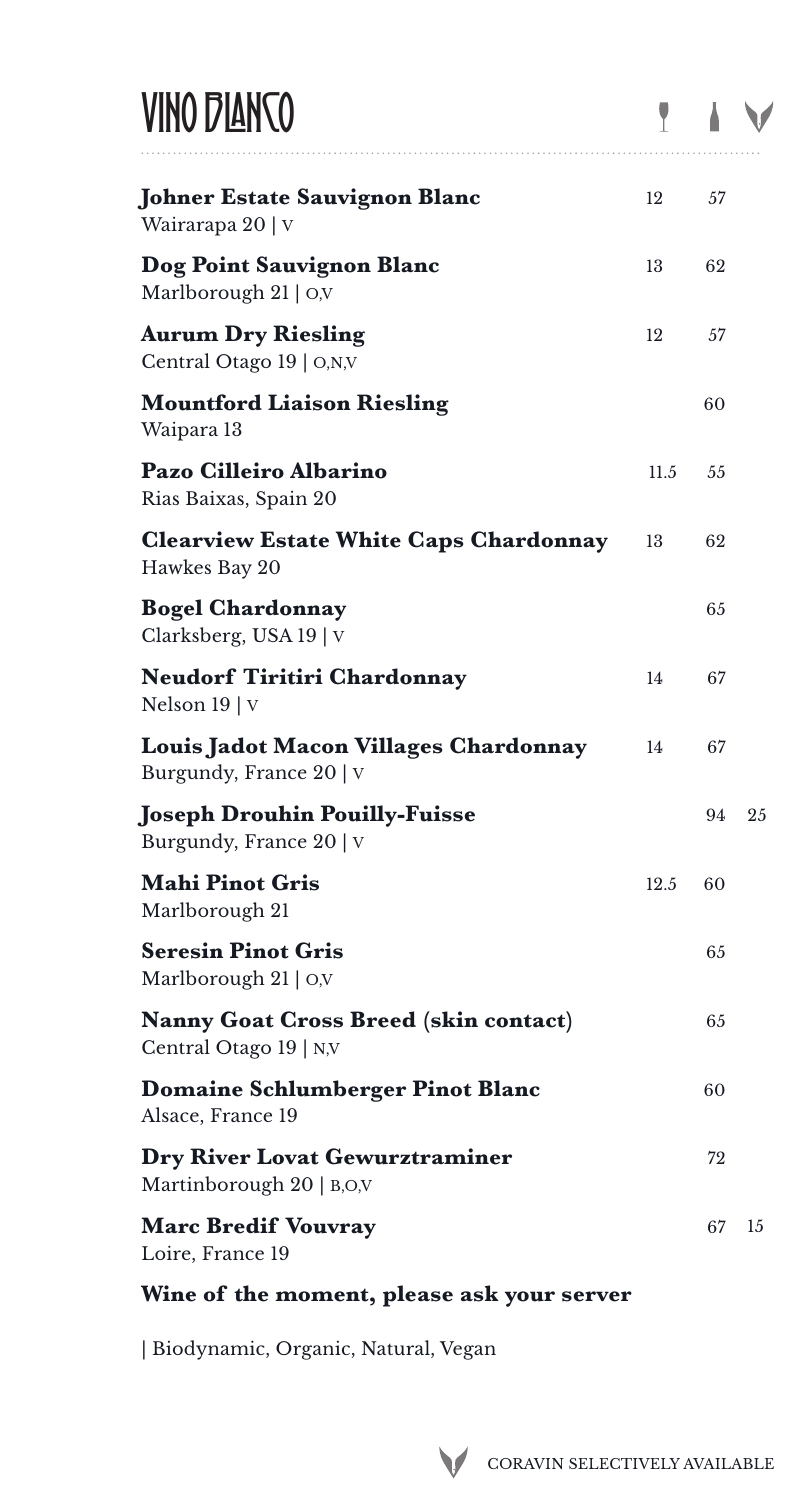### VINO TINTO

| Badiola Tempranillo<br>Rioja, Spain 18   V                                | 12.50 60 |          |    |
|---------------------------------------------------------------------------|----------|----------|----|
| <b>Churchill Meio Quijo Tinto</b><br>Douro, Portugal 17                   |          | 56       |    |
| <b>Schubert Selection Pinot Noir</b><br>Wairarapa 20                      | 13       | 62       |    |
| Dog Point Pinot Noir<br>Martinborough $18 \mid O,V$                       |          | 68       |    |
| <b>Carrick Pot De Fleur Pinot Noir</b><br>Central Otago 19   O,N,V        |          | 65       |    |
| <b>Mount Edward Pinot Noir</b><br>Central Otago 19   O                    | 15       | 72       |    |
| Amisfield Breakneck Pinot Noir<br>Central Otago 18                        |          | 130      | 35 |
| Louis Jadot Beaujolais Villages Gamay Noir<br>Beaujolais, France 20   N,V | - 14     | 67       |    |
| Clos de L'Oratoire Des Papes Rouge<br>Châteauneuf-du-Pape, France 19   O  |          | 120      | 30 |
| <b>Stone Paddock Cab/Franc</b><br>Hawkes Bay 20 $\mid$ O,V                | 11       | 52       |    |
| Man O' War Syrah<br>Waiheke 19                                            |          | 65       |    |
| <b>Te Mata Estate Syrah</b><br>Hawkes Bay 20                              | 12       | 57       |    |
| Lunar Apoge GSM<br>Côtes du Rhône, France 19                              |          | 60       |    |
| <b>Te Mata Estate Awatea</b><br>Hawkes Bay 19                             |          | 74       | 16 |
| <b>Santa Ana Reserve Malbec</b><br>Mendoza, Argentina 19                  | 11       | 52       |    |
| <b>De Martino Carmenere</b><br>Maipo, Chile $17 \mid O,N,V$               |          | 62       |    |
| <b>Felton Road Vin Gris</b><br>Central Otago 21   B,O,N,V                 |          | 70       | 16 |
| <b>Domaine AIX Rosé</b><br>Cotes de Provence, France 20<br>(Magnum)       | 12       | 57<br>95 |    |
| <b>Decibel Pinot Noir Rosé</b><br>Hawkes Bay 20   V                       | 11       | 52       |    |

**Wine of the moment, please ask your server**

IV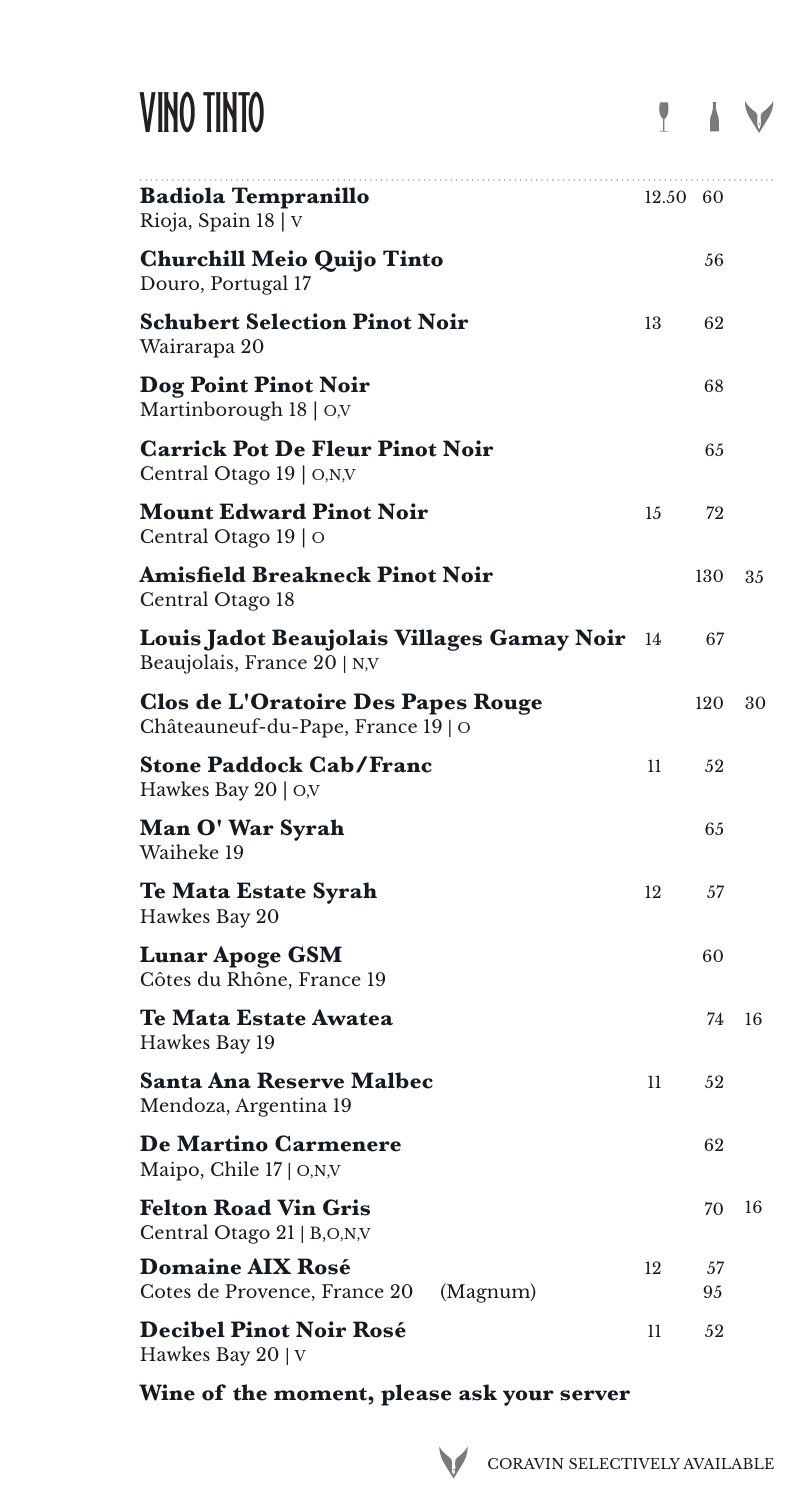### SEASONAL **COCKTAILS**

| <b>No.1 "Mezcal Sour"</b><br>Vida, Dry Curaçao, lime, albumen, Antica Formula | 22 |
|-------------------------------------------------------------------------------|----|
|                                                                               |    |
| <b>No.2 "Pink"</b><br>Rose´, Dry Curaçao, White Rum, lime, bitters, soda      | 20 |
| No.3 "Kawakawa Martini"                                                       | 21 |
| Kawakawa infused Gin, Dry Vermouth                                            |    |
| <b>No.4 "Red Negroni"</b>                                                     | 22 |
| Blood Orange Gin, Dry Cassis, Antica Formula                                  |    |
| <b>No.5 "Jamie's Coffee"</b>                                                  | 20 |
| Jamessons, Baileys, Havana Coffee                                             |    |
| <b>No.6 "Coconut Daiquiri"</b>                                                | 19 |
| Ratu Spiced Rum, Ratu Dark, lime, coconut                                     |    |

#### CLASSIC COCKTAILS

| Caipirinha<br>Sagatiba, Lime, Mint                                  | 20 |
|---------------------------------------------------------------------|----|
| Daiquiri<br>Rum, Lime, Simple Syrup                                 | 19 |
| Sour<br>Whiskey/Pisco/Amaretto, Lemon, Albumen, Simple Syrup        | 20 |
| <b>Naked and Famous</b><br>Mezcal, Yellow Chartreuse, Aperol, Lime  | 20 |
| Negroni<br>Gin, Antica Formula, Campari                             | 19 |
| Sangria Jug (Red or White)<br>Wine, Orange, Pineapple, Passionfruit | 35 |

*Ask your bartender for a custom made delight!*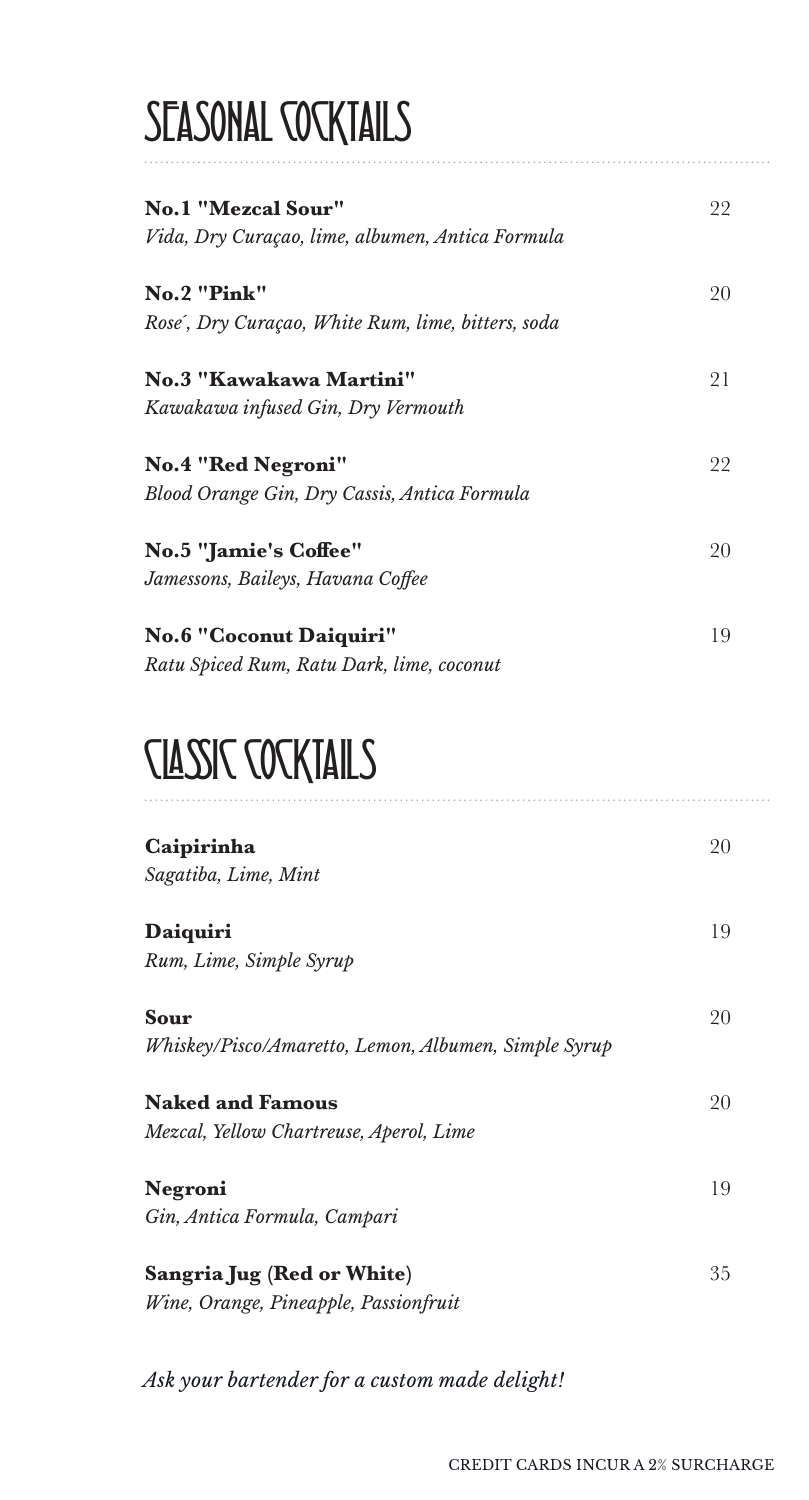#### **CUDAN CLASSICS**

| Mojito                                                          | 19 |
|-----------------------------------------------------------------|----|
| White Rum, Lime, Mint                                           |    |
| <b>Hotel Nacional</b>                                           | 20 |
| White Rum, Apricot Liqueur, Pineapple, Lime                     |    |
| <b>El Presidente</b>                                            | 20 |
| White Rum, Dry Vermouth, Orange Liqueur, Grenadine              |    |
| <b>Mary Pickford</b>                                            | 19 |
| White Rum, Maraschino Liqueur, Pineapple, Grenadine             |    |
| <b>Old Cuban</b>                                                | 21 |
| Rum, Lime, Champagne, Mint                                      |    |
| Cubanita                                                        | 21 |
| White Rum, Lemon, Tomato Juice, Hot Sauce, Worcestershire sauce |    |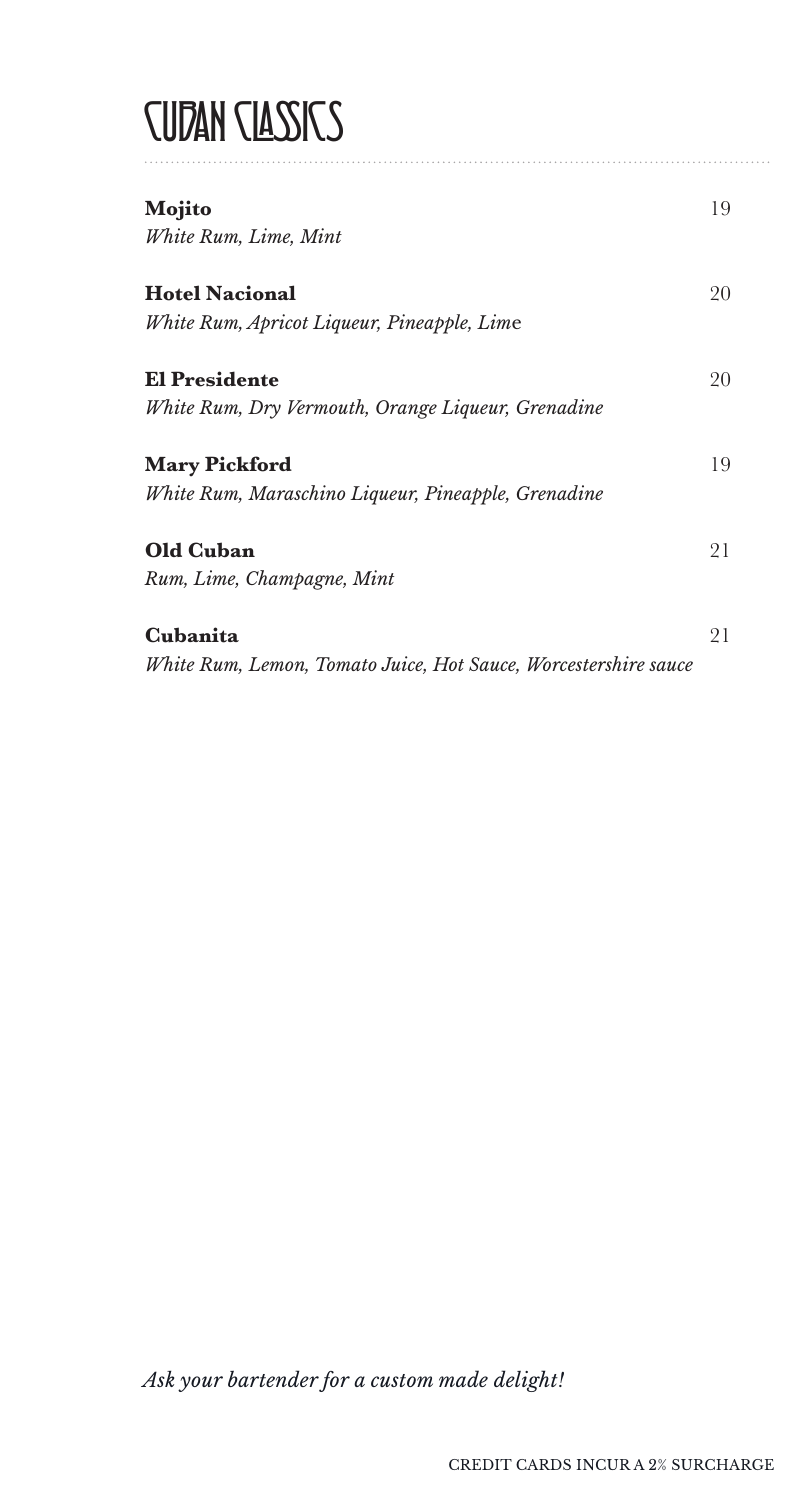# NEW ZEALAND CRAFT BEER

#### **Tap Selection**

| Sawmill Rotating Tap      | Matakana | 12 |
|---------------------------|----------|----|
| 8 Wired Rotating Tap      | Matakana | 12 |
| <b>Guest Rotating Tap</b> |          | 13 |

#### **Bottles**

| Garage Project                              |                   |    |
|---------------------------------------------|-------------------|----|
| Fugazi Hoppy Session Ale 2.2% 330ml         | Wellington        | 10 |
| Sawmill Session IPA 3.7% 330ml              | Matakana          | 11 |
| McLeod's LongBoarder Lager 5% 330ml         | Waipu             | 11 |
| Sawmill Homegrown Lager 4% 330ml            | Matakana          | 10 |
| Double Vision Chillax XPA 5% 330ml          | Wellington        | 11 |
| Juicehead Fusion Pilsner 4.7% 330ml         | Wellington        | 12 |
| Emerson's Pilsner 4.9% 330ml                | Dunedin           | 12 |
| Panhead Supercharger APA 5.7% 330ml         | <b>Upper Hutt</b> | 10 |
| Garage Project Hapi Daze PA 4.6% 330ml      | Wellington        | 10 |
| Liberty Oh Brother Pale Ale 5.1% 330ml      | Aucklandd         | 12 |
| Double Vision Red Rascal 6.3% 330ml         | Wellingon         | 12 |
| Emerson's Orange Rough Hazy PA 4.2% 330ml   | Dunedin           | 12 |
| Garage Project                              |                   |    |
| Party & Bullshit Hazy IPA 6.2% 440ml        | Wellington        | 14 |
| Urbanaut Copacabana Brut IPA 7.1% 330ml     | Auckland          | 13 |
| Parrotdog Birdseye Hazy IPA 5.8% 330ml      | Wellington        | 12 |
| 8 Wired Hop Salad Hazy IPA 6% 330ml         | Auckland          | 14 |
| Boneface The Unit NZ Hazy IPA 6% 330ml      | <b>Upper Hutt</b> | 12 |
| Duncan's Seasonal Sour 440ml                | Kapiti Coast      | 14 |
| North End Petit Luna Sour Ale 4.5% 330ml    | Kapiti Coast      | 12 |
| Juicehead Mind Funk Tropical Sour 6% 330ml  | Wellington        | 12 |
| Seasonal sour of the month - ask the staff  |                   | 25 |
| Garage Project Cereal Milk Stout 4.7% 330ml | Wellington        | 11 |
| Cassels Milk Stout 8.1% 440ml               | Christchurch      | 14 |
| 8 Wired Maverick American Stout 5% 330ml    | Matakana          | 12 |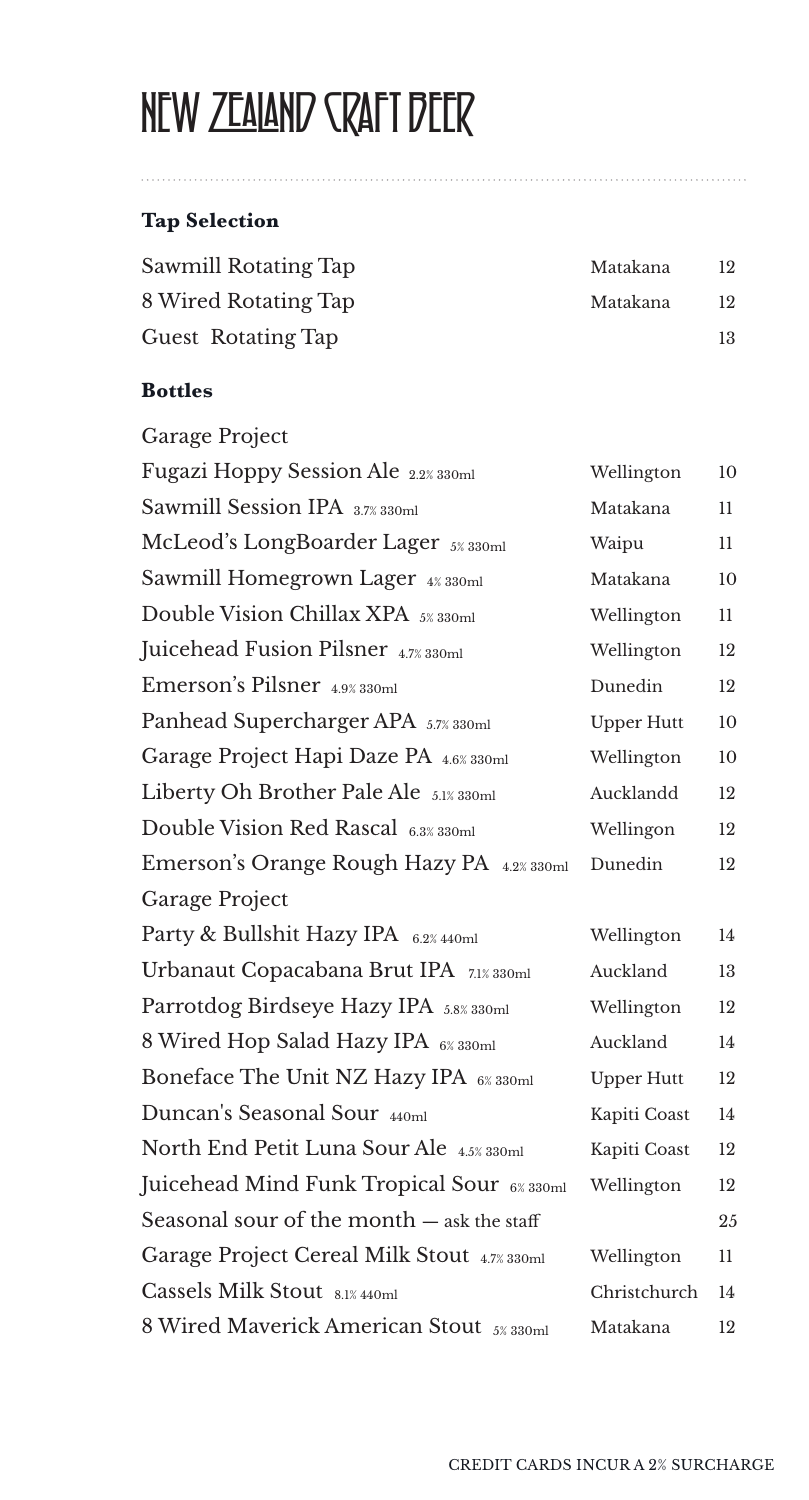# INTERNATIONAL BEER

| Heineken 5%330ml                       | Holland 9.5  |  |
|----------------------------------------|--------------|--|
| Heaps Normal Lager 0.5% 335ml          | Melbourne 12 |  |
| $Corona$ $5\%$ 330ml                   | Mexico 10    |  |
| Asahi $5\%$ 330ml                      | Japan $9.5$  |  |
| Coopers Sparkling Ale 5.8% 750ml       | Australia 15 |  |
| La Chouffe Blonde Belgian Ale 8% 330ml | Belgium 15   |  |

### CIDER

| Peckham's Apple 5.8% 330ml         | Nelson 12     |  |
|------------------------------------|---------------|--|
| Peckham's Elderflower 5.1% 330ml   | Nelson 12     |  |
| Zeffer Crisp Apple Cider .5% 330ml | Hawkes Bay 12 |  |

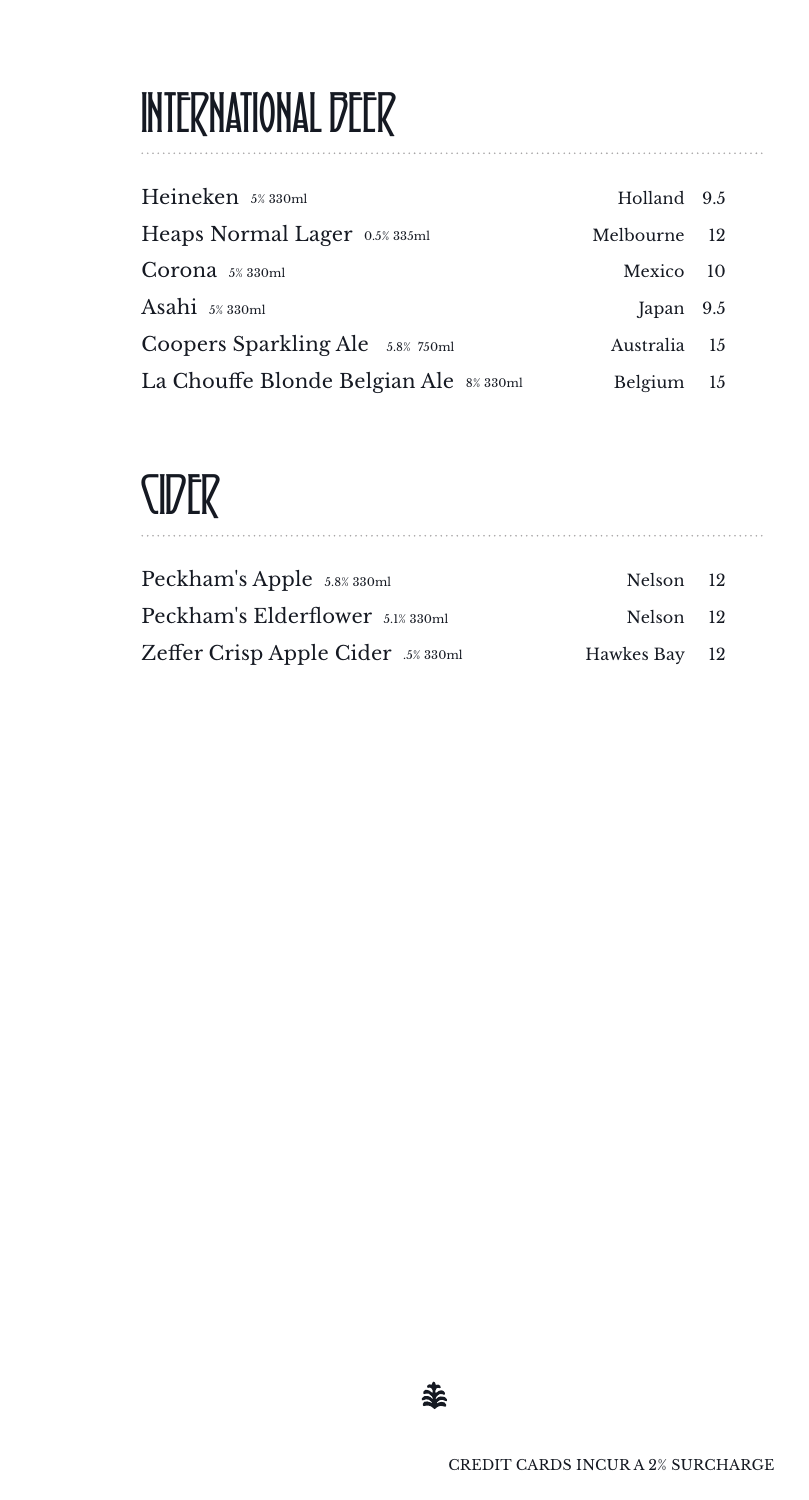| DESSERT WINE                                  | 7. A       |     |
|-----------------------------------------------|------------|-----|
|                                               | 70ml 500ml |     |
| <b>Clearview Estate Sea Red</b><br>Hawkes Bay | 9.50       | -60 |
| <b>Mountford Liaison Riesling 2013</b>        | 9.50~60    |     |
| Waipara                                       |            |     |

# APERITIFS & DIGESTIFS

| Amaro Montenegro                | 11. |
|---------------------------------|-----|
| Mr Black Coldbrew Liqueur       | 19. |
| Fernet Branca                   | 11. |
| Chateau de Breuil Fine Calvados | 11. |
| J. Painturaud Duo VSOP          | 19. |
| <b>Baileys</b>                  | 19. |
|                                 |     |

# **WHISKEY**

| Jameson           | Dublin    | 11 |
|-------------------|-----------|----|
| Jameson Coldbrew  | Dublin    | 12 |
| Makers Mark       | Kentucky  | 15 |
| Makers 46         | Kentucky  | 15 |
| Gospel Rye        | Melbourne | 13 |
| Laphroaig 10 yr   | Islay     | 13 |
| Glendronach 12 yr | Speyside  | 15 |
| Ardberg 10 yr     | Islay     | 14 |
| Arran 10 yr       | Arran     | 14 |
| Talisker 10 yr    | Skye      | 14 |
| Monkey Shoulder   | Speyside  | 12 |
| Glenlivet 12yr    | Speyside  | 13 |
| Balvenie 14 yr    | Speyside  | 15 |
| Chita             | Japan     | 15 |
|                   |           |    |

*Don't see what you are after? Ask us what other spirits we have available*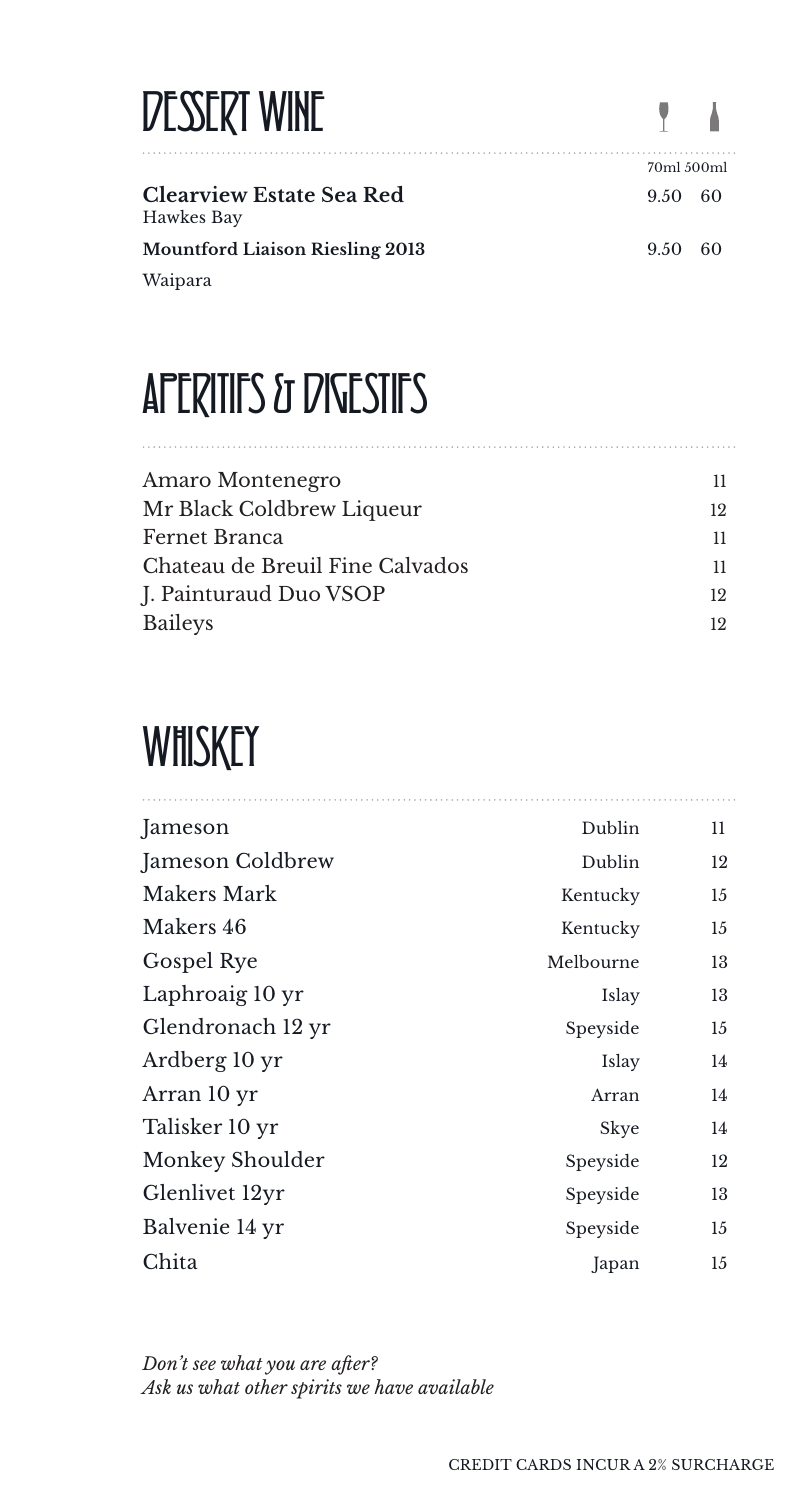# RUM

| Havana Bar Spiced Rum           | Cuba                | 12 |
|---------------------------------|---------------------|----|
| Havana Bar Coffee Rum           | Cuba                | 12 |
| Havana 3yr                      | Cuba                | 10 |
| Havana Club Especial            | Cuba                | 10 |
| Havana Club 7yr                 | Cuba                | 12 |
| <b>Honest Rum</b>               | New Zealand         | 13 |
| <b>Black Tears Spiced Rum</b>   | Norway              | 14 |
| <b>Black Collar Spiced Rum</b>  | New Zealand         | 12 |
| Gunpowder Rum                   | New Zealand         | 15 |
| El Dorado 12yr                  | Guyana              | 15 |
| Matusalem Plantino              | Dominican Republic  | 12 |
| Matusalem Gran Reserva          | Dominican Republic  | 12 |
| Ron Zacapa 23yr                 | Guatemala           | 20 |
| <b>Plantation 3 Star</b>        | Caribbean           | 13 |
| <b>Plantation Pineapple</b>     | Caribbean           | 14 |
| <b>Plantation Original Dark</b> | Caribbean           | 13 |
| <b>Mount Gay Eclipse</b>        | <b>Barbados</b>     | 12 |
| Mount Gay XO                    | <b>Barbados</b>     | 12 |
| Appleton Estate Signature Blend | Jamaica             | 12 |
| Cruzan Blackstrap               | U.S. Virgin Islands | 13 |
| Ratu Dark                       | Fiji                | 14 |
| Ratu Spiced                     | Fiji                | 14 |
| Diplomatico Reserva             | Venezuela           | 14 |
|                                 |                     |    |

#### **GIN**

| Tanqueray          | England     | 10 |
|--------------------|-------------|----|
| Hendricks          | Scotland    | 13 |
| Southward          | Wellington  | 12 |
| Reid & Reid        | New Zealand | 11 |
| Little Biddy       | New Zealand | 13 |
| Dr Beak            | New Zealand | 13 |
| Monkey 47          | Germany     | 15 |
| Herno Old Tom      | Sweden      | 14 |
| Malfy Blood Orange | Italy       | 12 |
| Ki No Bi Dry       | Japan       | 15 |
|                    |             |    |

....................................................................... .................................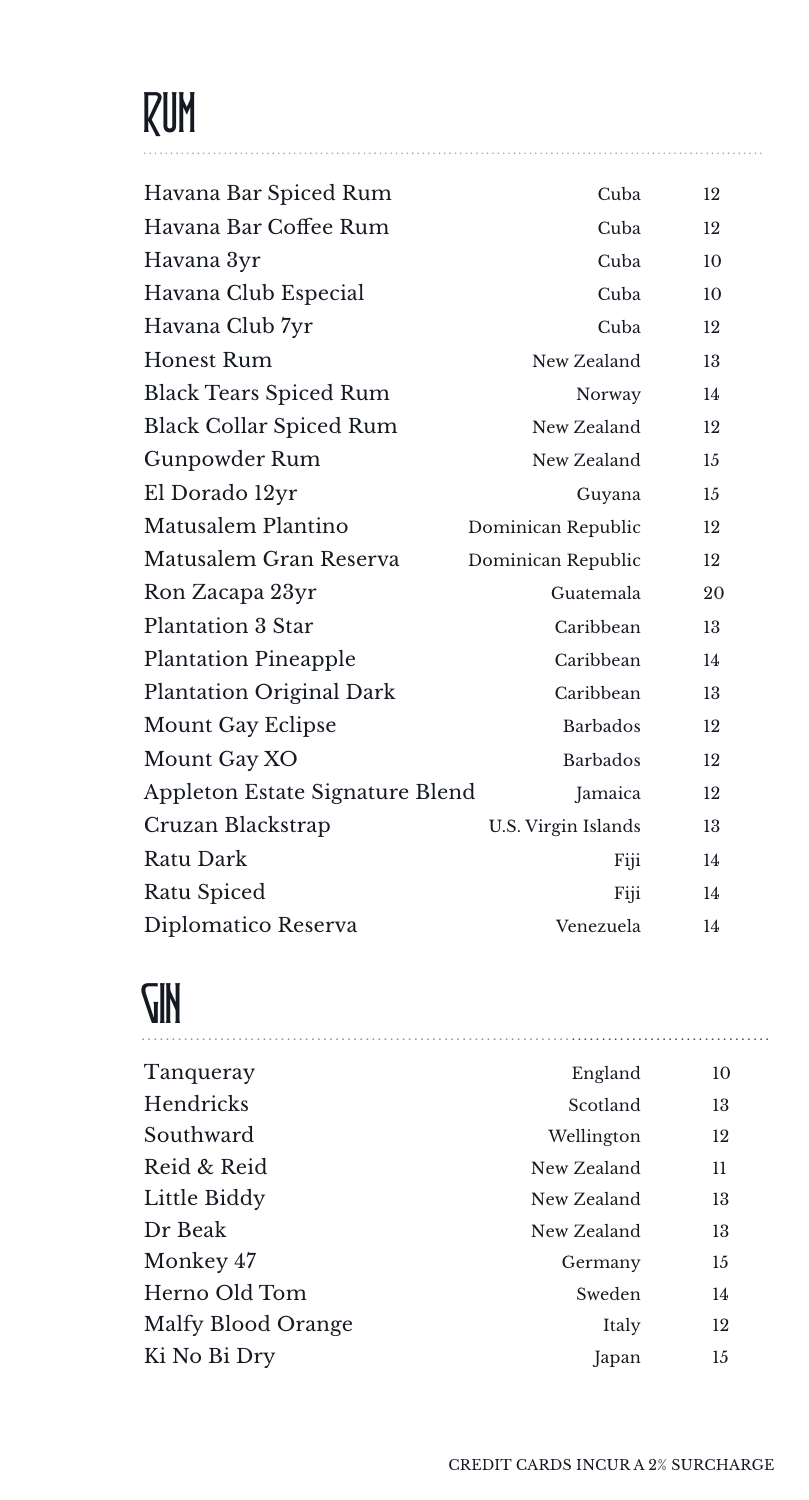# ORGANIC COLD PRESSED JUICE

Presenting the freshest produce in its most real and unadulterated state. Packed to the brim with fruit, vegetables & nothing else; The Brothers Coldpress is pure bottled goodness.

| <b>Popeye</b><br>Apple, pineapple, spinach, mint               | 8.50 |
|----------------------------------------------------------------|------|
| <b>Wake Up</b><br>Apple, orange, lemon, ginger                 | 8.50 |
| Superman<br>Carrot, orange, ginger, turmeric                   | 8.50 |
| <b>Up Beet</b><br>Beetroot, carrot, apple, kale, lemon, ginger | 8.50 |
| <b>Seasonal Juice</b><br>Changes with the weather              | 8.50 |

## NON-ALCOHOLIC COCKTAILS

| Nojito                                                                       | 14 |
|------------------------------------------------------------------------------|----|
| A twist on a classic Mojito using Seedlip Garden - a non<br>alcoholic spirit |    |
| <b>Spicy Mama</b><br>Lyre's spicy pineapple Margarita                        | 13 |
| <b>Drew Barrymore</b><br>Lemon, Orange, Pineapple, Ginger, Angostura Bitters | 12 |

## **JUICE & SODA**

| <b>Soft Drinks</b>                                                   | 4.50 |
|----------------------------------------------------------------------|------|
| Coke, Lemonade, Soda, Ginger Ale, Tonic Water,<br><b>Ginger Beer</b> |      |
| <b>Juice</b><br>Apple, Orange, Pineapple, Cranberry, Tomato          | 4.50 |
|                                                                      |      |